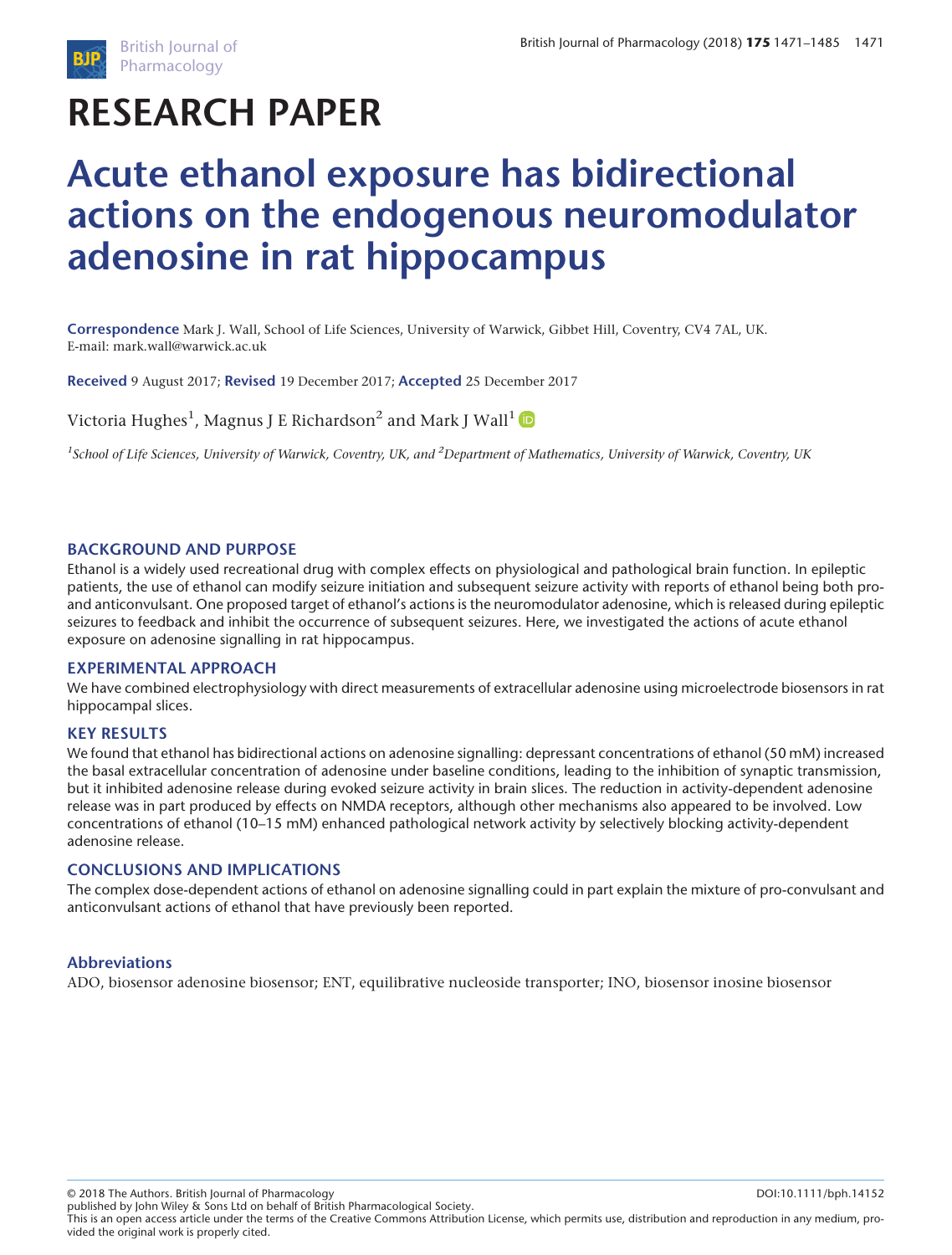

# **Introduction**

**[Ethanol](http://www.guidetopharmacology.org/GRAC/LigandDisplayForward?ligandId=2299)** has complex effects on brain function, which are still not fully understood. In low doses, ethanol can be an excitant whereas in higher doses, it is a depressant (for review, see Hendler *et al.,* 2013). These contradictory effects have also been observed in patients with epilepsy, as ethanol can act as an anticonvulsant (Fischer, 2005) but can also be proconvulsant (Cohen *et al*., 1993; reviewed in Leach *et al.,* 2012) in particular leading to the relapse of patients who are stabilized by medication (Gordon and Devinsky, 2001). The mechanisms of ethanol's effect on network activity at the cellular and molecular level are still not fully characterized and may differ depending on brain region (see Harrison *et al*., 2017 for review). For a long period, ethanol was believed to exert its effects by producing a general depression. However, it has become increasingly clear that ethanol interacts with a number of specific neurotransmitter systems including **[GABA](http://www.guidetopharmacology.org/GRAC/LigandDisplayForward?ligandId=1067)** (where it enhances the **GABA**<sub>A</sub> [receptor](http://www.guidetopharmacology.org/GRAC/FamilyDisplayForward?familyId=72) conductance in a concentration-dependent manner, Förstera *et al.,* 2016) and **[glutamate](http://www.guidetopharmacology.org/GRAC/LigandDisplayForward?ligandId=1369)** (Möykkynen and Korpi, 2012), interacts with specific voltage-gated channels (e.g. **[BK](http://www.guidetopharmacology.org/GRAC/FamilyDisplayForward?familyId=81) [channels](http://www.guidetopharmacology.org/GRAC/FamilyDisplayForward?familyId=81)**, Bettinger and Davies, 2014; **[Ca](http://www.guidetopharmacology.org/GRAC/FamilyDisplayForward?familyId=80)2+ [channels](http://www.guidetopharmacology.org/GRAC/FamilyDisplayForward?familyId=80)**, Walter and Messing, 1999) and can also directly modify cell membrane function (Fleuret-Balter *et al.,* 1983). All of these effects could potentially change the threshold for seizures and modify seizure duration.

It was postulated over 30 years ago that ethanol could produce some of its effects by interacting with **[adenosine](http://www.guidetopharmacology.org/GRAC/LigandDisplayForward?ligandId=2844)** signalling mechanisms (first suggested by Dar *et al.,* 1983, and reviewed in Mailliard and Diamond, 2004; Ruby *et al.,* 2010; Nam *et al.,* 2013). In particular, there is strong evidence that ethanol can increase the extracellular concentration of adenosine in the brain (Sharma *et al.,* 2010), and some of the effects of ethanol can be reduced by adenosine receptor antagonists (Franks *et al.,* 1975). Adenosine is a potent neuromodulator involved in many physiological and pathological processes (reviewed in Dunwiddie and Masino, 2001; Sebastião and Ribeiro, 2009; Borea *et al.,* 2016). Adenosine acts *via* multiple cell-surface GPCRs, with the high-affinity inhibitory  $A_1$  **[receptor](http://www.guidetopharmacology.org/GRAC/ObjectDisplayForward?objectId=18)** being the most widely expressed (reviewed in Fredholm *et al.,* 2000). Presynaptic  $A_1$  receptors inhibit the release of neurotransmitters (first discovered by Vizi and Knoll, 1976), and A<sub>1</sub>-receptor activation also hyperpolarizes neuronal membranes. Adenosine can be released into the extracellular space by a number of mechanisms: directly *via* equilbrative nucleoside transporters (ENTs, Lovatt *et al.,* 2012; Wall and Dale, 2013) as **[ATP](http://www.guidetopharmacology.org/GRAC/LigandDisplayForward?ligandId=1713)** from neurons (Pankratov *et al*., 2007) or glial cells (Newman, 2004; Pascual *et al.,* 2005; Wall and Dale, 2013) and then metabolized in the extracellular space, or adenosine can be released directly as a neurotransmitter (Klyuch *et al.,* 2012). During epileptic seizures, adenosine is released into the extracellular space to activate  $A_1$  receptors to terminate bursts of activity and to delay or prevent the onset of the next seizure (During and Spencer, 1992; Dale and Frenguelli, 2009; Wall and Richardson, 2015). In hippocampal and neocortical slices, adenosine release during epileptiform activity has been directly measured and characterized with microelectrode biosensors (Frenguelli and Wall, 2015; Wall and Richardson, 2015).

In the present study, we used a combination of electrophysiology and microelectrode biosensors to produce the first direct characterization of the effects of acute ethanol exposure on adenosine signalling during epileptiform activity. In most experiments, we used 50 mM ethanol, which is a concentration that can be measured in the blood stream of heavy drinkers (reviewed in Harrison *et al*., 2017). We found that ethanol has contradictory effects, enhancing the basal concentration of adenosine but also inhibiting the release of adenosine during seizure activity. These effects may help to explain the pro- and anticonvulsant effects of ethanol that have been reported previously.

# **Methods**

#### *Preparation of hippocampal slices*

All animal care and experimental procedures were reviewed and approved by the institutional animal welfare and ethical review body (University of Warwick). Animal studies are reported in compliance with the ARRIVE guidelines (Kilkenny *et al*., 2010; McGrath and Lilley, 2015).

Sagittal slices of hippocampus (400 μm) were prepared from male Sprague Dawley rats, at postnatal days 20–30 (Wall and Dale, 2013). Rats were kept on a 12 h light–dark cycle with slices made from rats killed 90 min after entering the light cycle. In accordance with the U.K. Animals (Scientific Procedures) Act (1986), male rats were killed by cervical dislocation and decapitated. The brain was removed, cut down the mid line and the two sides of the brain stuck down to the base plate. Slices were cut around the midline with a Microm HM 650 V microslicer in cold (2–4°C) high  $Mg^{2+}$ , low Ca<sup>2+</sup> aCSF, composed of (mM): 127 NaCl, 1.9 KCl, 8  $MgCl<sub>2</sub>$ , 0.5 CaCl<sub>2</sub>, 1.2 KH<sub>2</sub>PO<sub>4</sub>, 26 NaHCO<sub>3</sub>, 10 D-glucose (pH 7.4 when bubbled with 95%  $O_2$  and 5%  $CO_2$ , 300 mOsm). Slices were stored at 34°C for 1–6 h in aCSF (1 mM  $MgCl<sub>2</sub>$ , 2 mM CaCl<sub>2</sub>) before use.

## *Extracellular and biosensor recording from hippocampal slices*

A slice was transferred to the recording chamber, submerged in aCSF and perfused at  $4-6$  mL·min<sup>-1</sup> (32°C); the slice was placed on a grid allowing perfusion above and below the tissue, and all tubing was gas tight (to prevent loss of oxygen). For extracellular recording, an aCSF filled microelectrode was placed on the surface of stratum radiatum in CA1. Extracellular recordings were made using a differential model 3000 amplifier (AM systems, WA, USA) with field EPSPs (fEPSPs) and adenosine release evoked with an isolated pulse stimulator model 2100 (AM Systems, WA). For fEPSPs, a 10–20 min baseline was recorded at a stimulus intensity that gave 40–50% of the maximal response. Signals were filtered at 3 kHz and digitized on line (10 kHz) with a Micro CED (Mark 2) interface controlled by Spike software (*Vs* 6.1, Cambridge Electronic Design, Cambridge, UK). For fEPSP slope, a 1 ms linear region after the fibre volley was measured. Standard cylindrical microelectrode biosensors were inserted into the slice, so that biosensors went through the slice in stratum radiatum in area CA1 (Wall and Dale, 2013). Slices were then allowed to recover before measurements were made.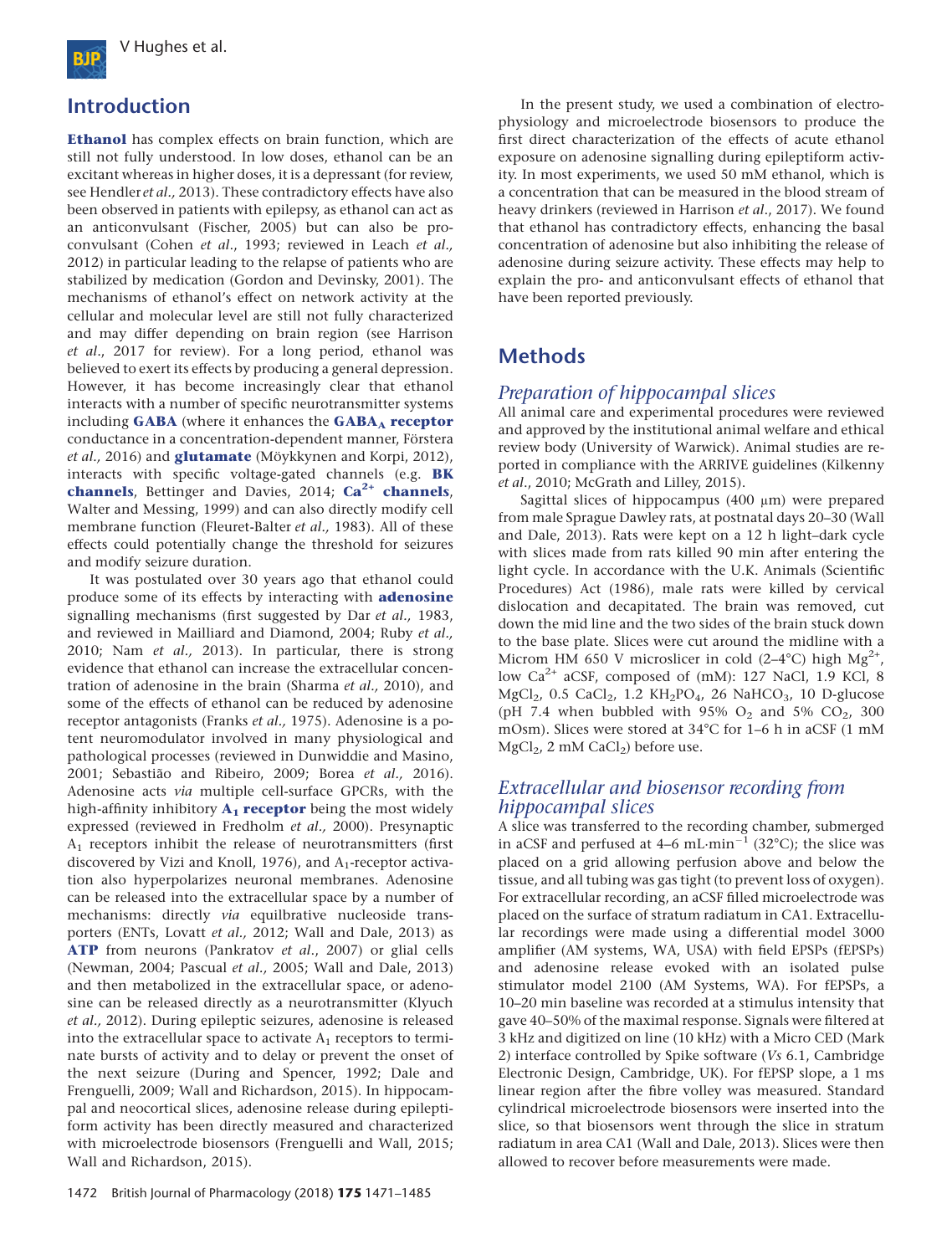#### *Biosensor characteristics*

Biosensors (Sarissa Biomedical Ltd, Coventry, UK) consist of enzymes trapped within a matrix around a Pt or Pt/Ir (90/ 10) wire (Llaudet *et al.,* 2003). Biosensors were cylindrical with an exposed length of ~500 μm and diameter of  $\sim$  50  $\mu$ m. Three types of sensor were used in this study: firstly, null sensors, possessing the matrix but no enzymes, to control for non-specific electro-active interferents; secondly, biosensors containing **[adenosine deaminase](http://www.guidetopharmacology.org/GRAC/ObjectDisplayForward?objectId=1230)**, **[nucleoside](http://www.guidetopharmacology.org/GRAC/ObjectDisplayForward?objectId=2841) [phosphorylase](http://www.guidetopharmacology.org/GRAC/ObjectDisplayForward?objectId=2841)** and **[xanthine oxidase](http://www.guidetopharmacology.org/GRAC/ObjectDisplayForward?objectId=2646&familyId=920&familyType=ENZYME)** (responsive to adenosine, inosine and hypoxanthine: ADO biosensors); and thirdly, biosensors containing nucleoside phosphorylase and xanthine oxidase (responsive to **[inosine](http://www.guidetopharmacology.org/GRAC/LigandDisplayForward?ligandId=4554)** and **[hypoxan](http://www.guidetopharmacology.org/GRAC/LigandDisplayForward?ligandId=4555)[thine](http://www.guidetopharmacology.org/GRAC/LigandDisplayForward?ligandId=4555)**: INO biosensors).

A full description of biosensor properties has been published previously (Llaudet *et al.,* 2003); they show a linear response to increasing concentrations of analyte and have a fast response time (*<*1 s, Wall and Richardson, 2015). In each experiment, the biosensors were calibrated with the analyte (10 μM) before and after insertion in the slice, to check for loss of sensitivity. An application of 10 μM **[5-HT](http://www.guidetopharmacology.org/GRAC/LigandDisplayForward?ligandId=5)** was used to check that the screening layer was intact. In many of the experiments, the composition of purines detected by ADO biosensors was not fully defined. Since ADO biosensors have an equal sensitivity to adenosine, inosine and hypoxanthine (Llaudet *et al.,* 2003; Wall *et al.,* 2007), the total concentration of purines detected was related to the calibration to adenosine to give μM' or nM' of purines (as outlined in Pearson *et al.,* 2001; Klyuch *et al.,* 2011). For simplicity, we refer to biosensor measurements as adenosine rather than purines. Biosensor signals were acquired at 1 kHz with a Micro CED (Mark 2) interface using Spike (*Vs* 6.1) software.

#### *Measuring the effects of ethanol on adenosine release during seizure activity*

To determine the effects that acute ethanol exposure has on adenosine release during seizure activity, seizure activity was induced in hippocampal slices with zero  $Mg^{2+}$  aCSF with 50 μM **[4-aminopyridine \(4-AP](http://www.guidetopharmacology.org/GRAC/LigandDisplayForward?ligandId=2416)**) (reviewed in Frenguelli and Wall, 2015). Adenosine release was monitored with an adenosine biosensor (with the signal on the null sensor subtracted). In most experiments, ethanol was applied at a concentration of 50 mM. Experiments were done in two ways: firstly, slices were pre-incubated in ethanol (10–15 min) and then perfused with zero  $Mg^{2+}$  aCSF and 50 μm 4-AP (ethanol still present), and responses were compared with interleaved slices where no ethanol was applied. Secondly, seizure activity was established, and then ethanol was applied.

#### *Deconvolution and reconvolution of purine waveforms*

The amplitude of closely spaced waveforms produced by the release of adenosine is difficult to quantify accurately as subsequent pulses sit on the decay and overlap with preceding ones. Following Richardson and Silberberg (2008), closely spaced release-events were deconvolved as in Klyuch *et al*. (2011) by removing the long decay  $\tau_0$  component. The resulting sharper, well-spaced events were then cropped and reconvolved (using the same decay constant) to yield isolated

waveforms from which the amplitude and rise time could be accurately and straight forwardly measured (Wall and Richardson, 2015; Frenguelli and Wall, 2015). All analyses was done in the JULIA programming environment.

**Bip** 

## *Statistical methods*

All values are given as mean ± SEM. Statistical significance was tested with one-way ANOVA and Student's paired or unpaired *t*-tests. The data and statistical analysis comply with the recommendations on experimental design and analysis in pharmacology (Curtis *et al*., 2015).

#### *Drugs*

Drugs were made up as stock solutions (1–10 mM) and then diluted in aCSF on the day of use. Drugs used: the **[NMDA](http://www.guidetopharmacology.org/GRAC/FamilyDisplayForward?familyId=75) [receptor](http://www.guidetopharmacology.org/GRAC/FamilyDisplayForward?familyId=75)** antagonist  $L689560$  (Tocris), the  $A_1$  receptor antagonist **[8-cyclopentyltheophylline \(8CPT](http://www.guidetopharmacology.org/GRAC/LigandDisplayForward?ligandId=385)**) (Sigma), the equilibrative nucleoside transporter inhibitors **[NBTI](http://www.guidetopharmacology.org/GRAC/LigandDisplayForward?ligandId=4512)** and **[dipyridamole](http://www.guidetopharmacology.org/GRAC/LigandDisplayForward?ligandId=4807)** (Sigma) and the non-selective glutamate receptor antagonist **[kynurenate](http://www.guidetopharmacology.org/GRAC/LigandDisplayForward?ligandId=2918)** (Tocris). Ethanol was directly added to the aCSF just before application to the slice.

#### *Nomenclature of targets and ligands*

Key protein targets and ligands in this article are hyperlinked to corresponding entries in [http://www.guidetopharma](http://www.guidetopharmacology.org)[cology.org](http://www.guidetopharmacology.org), the common portal for data from the IUPHAR/ BPS Guide to PHARMACOLOGY (Harding *et al.,* 2018), and are permanently archived in the Concise Guide to PHARMA-COLOGY 2017/18 (Alexander *et al*., 2017a,b,c,d).

## **Results**

### *Ethanol does not affect biosensor sensitivity to adenosine*

We first tested whether ethanol has effects on biosensor properties that could impair adenosine measurements. With no tissue present, ethanol induced a concentration-dependent (10–100 mM) positive deflection (100–300 pA) in the baseline current of the ADO biosensor (Figure 1A). Since this effect was of a similar magnitude on the null sensor (which lacks the detecting enzymes, Figure 1A), this suggests that ethanol produces a direct electrochemical effect on the polarized biosensor. By subtracting the current on the null sensor from the ADO biosensor current, the effects of ethanol on the baseline current could be removed (Figure 1A, B; *n* = 4). Ethanol (10–100 mM) had no significant effect on the sensitivity of the biosensor to adenosine (Figure 1A,  $n = 4$ ). Long applications of ethanol (up to 30 min, 50 mM) also had no effect on biosensor sensitivity (*n* = 3, Figure 1C). Thus, ethanol does not change the sensitivity of the biosensor, and the linear increase in baseline current produced by ethanol can be removed by subtracting the signal on the null sensor.

#### *Ethanol can increase the basal extracellular adenosine concentration*

We first tested whether acute ethanol application changes the basal extracellular concentration of adenosine. An ADO biosensor and null sensor were inserted into CA1, and ethanol was applied. In the majority of slices (25 out of 40),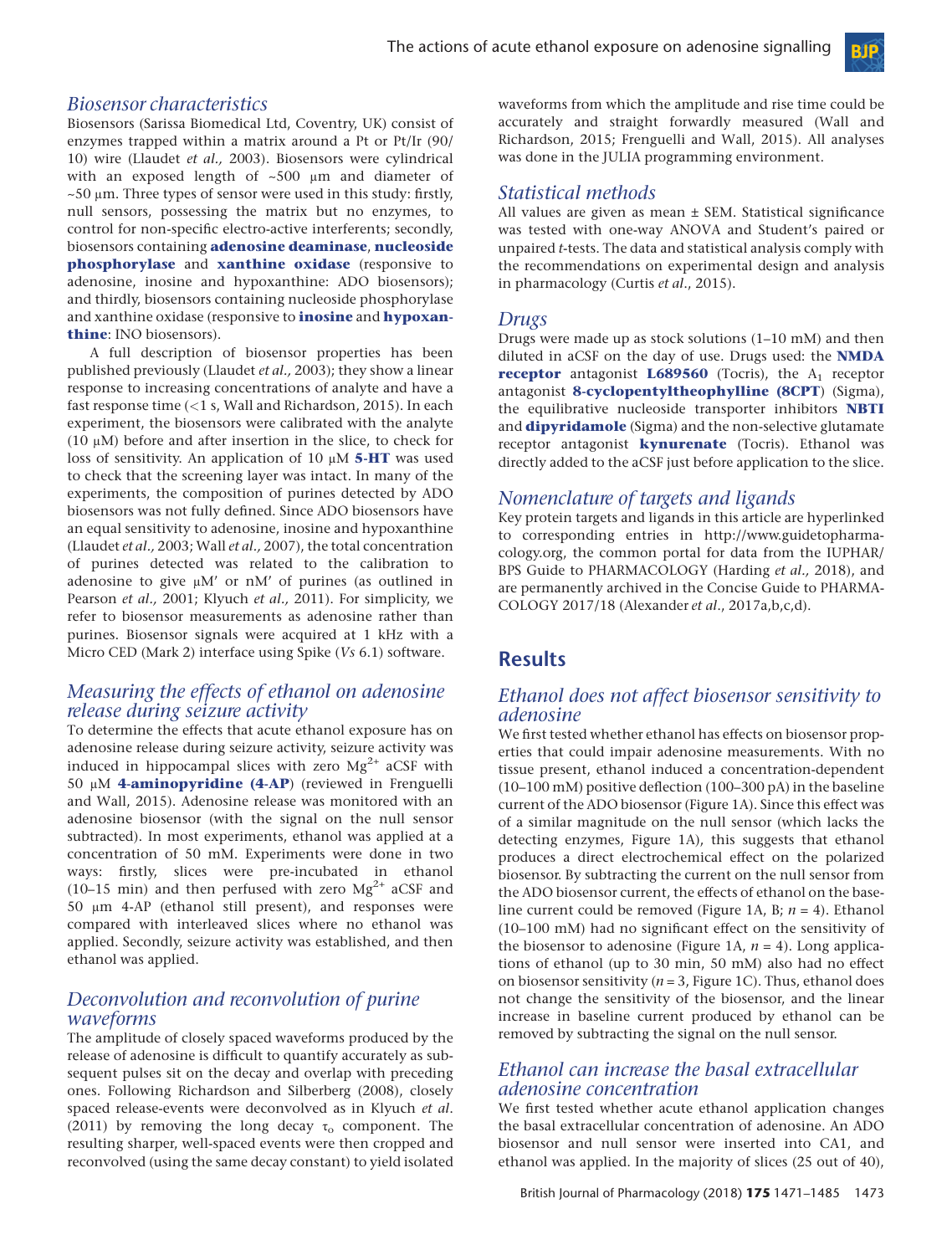

Effect of ethanol on biosensor properties. (A) Traces from an adenosine biosensor (ADO), null sensor and the ADO biosensor (null subtracted). Increasing concentrations of ethanol (10–50 mM) induced an upward shift in the baseline current on both null and ADO biosensor but had no effect on adenosine (10 μM) calibration currents. Subtraction of the null trace from the ADO biosensor trace removed the baseline shift. (B) Graph plotting the mean ratio of the ethanol-induced current on ADO biosensor versus the null sensor against ethanol concentration (three ADO biosensor and null sensor pairs). (C) Trace from an ADO biosensor (null subtracted). Application of ethanol (50 mM for 25 min) had no effect on biosensor sensitivity to adenosine (10  $\mu$ M).

the ethanol-induced upward shift in baseline current was the same amplitude on the ADO biosensor as the null sensor (in four cases, the signal on the null was slightly greater than on the ADO biosensor), and thus, upon subtraction, there was no net increase in current (Figure 2A). Thus, in these slices, there is no detectable change in the extracellular concentration of adenosine when ethanol was applied.

However, in 15 out of 40 hippocampal slices, 20–50 mM ethanol induced a net signal on the ADO biosensor: the current deflection on the ADO biosensor persisted after subtracting the null sensor signal (mean current after subtracting current on null sensor for 50 mM ethanol,  $175 \pm 30$  pA, equivalent to ~0.8  $\mu$ M' of adenosine, Figure 2B). This increase in baseline current on the ADO biosensor could be observed with concentrations of ethanol above 20 mM and increased in amplitude as the concentration of ethanol was increased (tested up to 50 mM). With repeated applications, the amplitude of the current on the ADO biosensor significantly diminished (*P <* 0.05 one-way ANOVA), unlike the current on the null sensor that remained at a constant amplitude (Figure 2B, C) suggesting depletion of adenosine stores. To test whether sufficient adenosine was released to inhibit synaptic transmission, fEPSPs were recorded simultaneously with biosensor measurements. In the slices where there was a net ADO biosensor current, fEPSP slope was reduced (Figure 2D,  $n = 3$ ) with a similar time course to the biosensor current. In slices in which there was no net ADO biosensor current, fEPSP slope was unaffected by ethanol application (not illustrated  $n = 3$ ). In a further six slices, fEPSP was recorded without biosensor measurements, ethanol decreased the initial slope of fEPSPs (mean inhibition of fEPSPs with and without biosensor measurements  $30.8 \pm 4.3$ %,  $n = 9$  slices). In the six slices, the inhibition could be reversed by blocking  $A_1$  receptors with the antagonist 8CPT (2 μM 8CPT increased fEPSP slope by  $12 \pm 3$ %, Figure 2E). The inhibition produced by ethanol significantly (*P <* 0.05, one-way ANOVA) increased paired pulse facilitation (at short intervals 100 ms and less) consistent with a change in neurotransmitter release probability and the actions of adenosine at presynaptic  $A_1$  receptors (Figure 2F, Dunwiddie and Haas, 1985). Differential measurements with ADO and INO biosensors revealed a rapidly rising transient signal upon subtraction that is consistent with the direct detection of adenosine (Figure 2G,  $n = 4$ ) out of 10 recordings, in the other six recordings, no clear adenosine signal was discernible). This adenosine component diminished with repeated ethanol applications.

Adenosine can be released by the activation of ionotropic glutamate receptors (Wall and Dale, 2013). However, the increase in extracellular adenosine concentration produced by ethanol was not dependent on glutamate receptors as it persisted in the presence of 5 mM kynurenate, a non-selective antagonist at NMDA and **[AMPA/kainate](http://www.guidetopharmacology.org/GRAC/FamilyDisplayForward?familyId=75)** receptors (Figure 2H, *n* = 5). Another possible mechanism is inhibition of adenosine transporters. This does not seem likely as the effects of ethanol were very rapid, unlike the effects of blocking transporters (e.g. see Dunwiddie and Diao, 1994; Frenguelli *et al.,* 2007). Furthermore, the effects of ethanol persisted in the presence of ENT inhibitors (NBTI and dipyridamole  $n = 5$ , not illustrated).

#### *Ethanol can reduce the basal continuous A1 receptor activation*

We also observed that in a subset of slices, ethanol could reversibly increase fEPSP slope (in nine slices, mean increase in fEPSP slope  $40.1 \pm 6\%$ , Figure 3 also observed in Diao and Dunwiddie, 1996). This increase in fEPSP slope was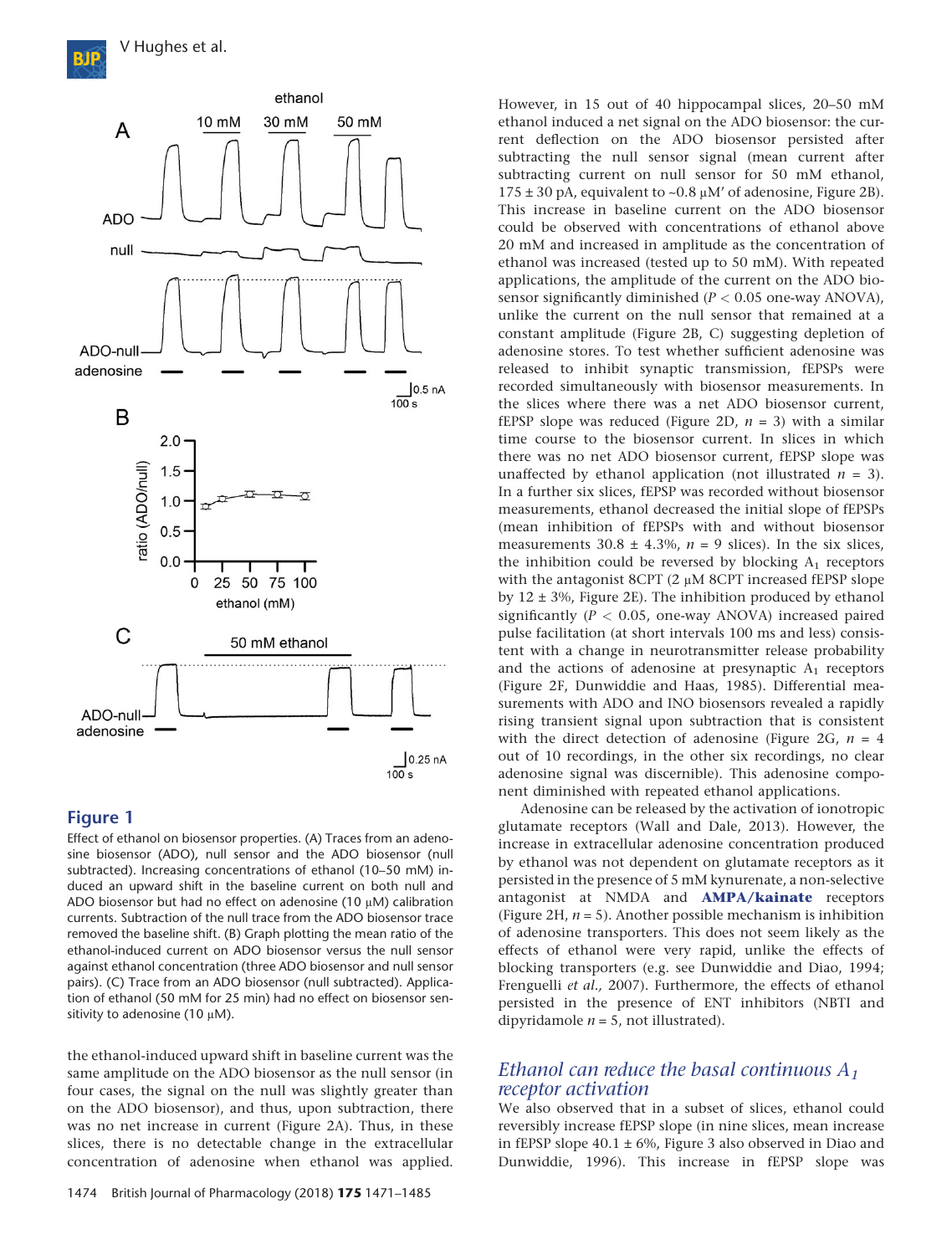**BIP** 



#### **Figure 2**

Ethanol increases extracellular adenosine concentration. (A) Example trace from an ADO biosensor (null subtracted) and null sensor that have been placed in area CA1. Ethanol induced a shift in ADO baseline current, which was removed by null subtraction. No net increase in the adenosine biosensor current was observed in 62% of slices. (B) Traces from an ADO biosensor (null subtracted) and null sensor. Ethanol (50 mM) induced an upward shift in the ADO baseline current that persisted after null subtraction. This was the case for 38% of slices. (C) Graph plotting the relative amplitude of currents induced by ethanol (50 mM) for first and second applications measured on the null sensor and the ADO biosensor (null subtracted). Currents were normalized to the amplitude of the current produced by the first application of ethanol. (D) Graph plotting fEPSP slope versus time for an individual slice. Ethanol (50 mM) reversibly decreased fEPSP slope. Inset, trace from an ADO biosensor (null subtracted). (E) Graph plotting fEPSP slope against time for an individual slice. The effect of ethanol (50 mM) was blocked by the  $A_1$  receptor antagonist 8CPT (2 μM). Inset, superimposed fEPSP averages in control and in ethanol. (F) Graph of paired pulse ratio against pulse interval in control and in 50 mM ethanol. Ethanol significantly increased the paired pulse ratio at short intervals (up to 100 ms but had no effect on intervals at 200 and 500 ms). (G) Superimposed current traces from an ADO and INO biosensor. Subtracting the scaled INO trace from ADO trace revealed an adenosine current in response to 50 mM ethanol. (H) Trace from an ADO biosensor (null subtracted). The glutamate receptor antagonist kynurenate (5 mM) did not prevent the ethanol (50 mM)-induced current.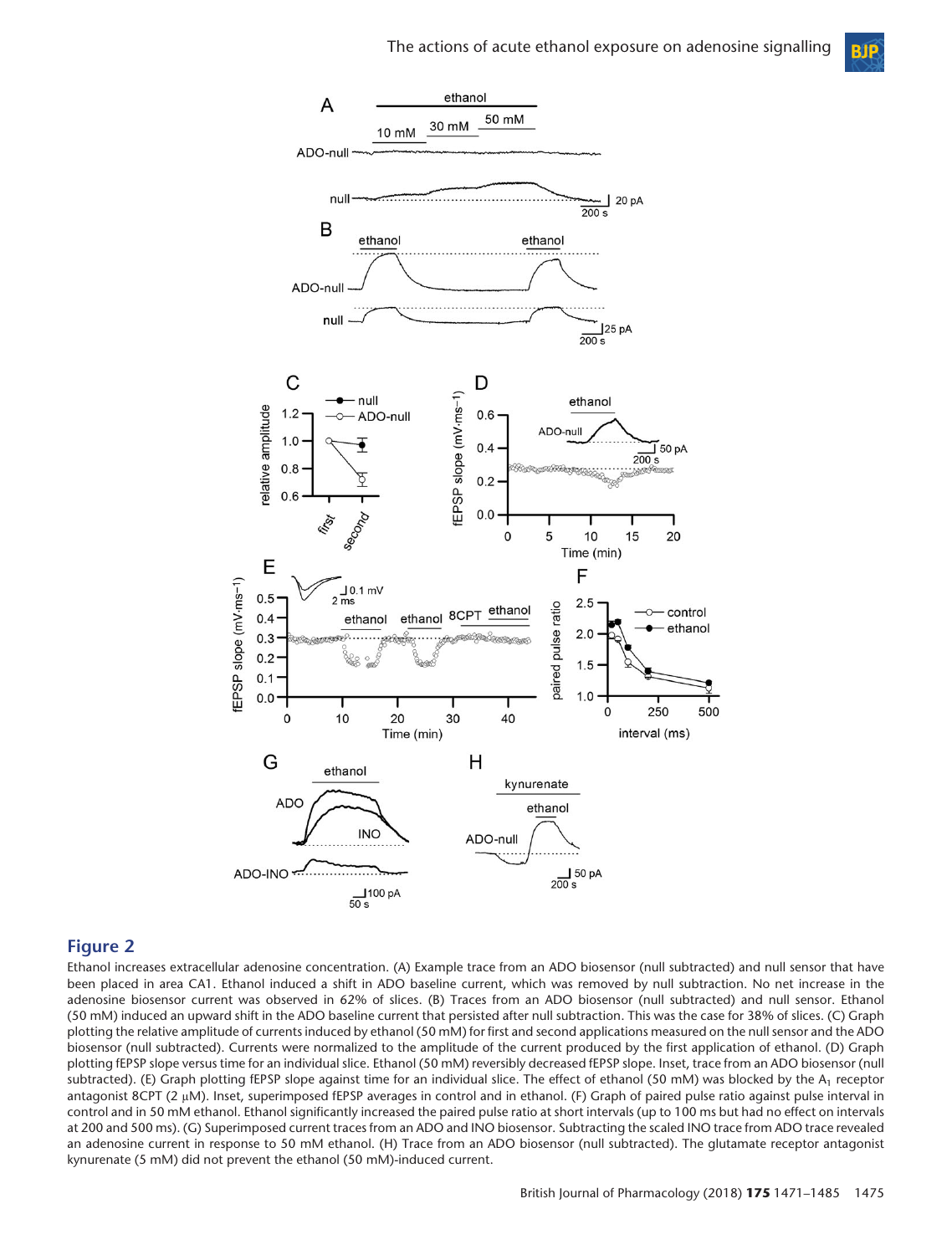



Ethanol can reduce basal  $A_1$  receptor continuous activation. (A) Graph plotting fEPSP slope against time for an individual slice. Ethanol (50 mM) reversibly increased fEPSP slope, which was blocked by the  $A_1$  receptor antagonist 8CPT (2  $\mu$ M, the stimulus was reduced to return the fEPSP slope to control values before ethanol was applied). The gap in recording during the first ethanol application is for paired pulse recording. Inset, fEPSP averages in control, 50 mM ethanol and in wash. (B) The paired pulse data taken from (A) showing that ethanol reduces the paired pulse ratio at short intervals (up to 100 ms) but had little effect at longer intervals (*n* = 6). (C) Traces from an ADO biosensor with the null subtracted, ADO biosensor and null sensor. Ethanol (50 mM) induced a net downward shift in the ADO biosensor with null subtracted consistent with a fall in the extracellular concentration of adenosine. (D) Bar chart plotting the increase in fEPSP slope produced by 8CPT separated into those slices where ethanol enhanced fEPSP slope and those slices where ethanol had little effect (*n* = 9). \**P<* 0.05.

accompanied by a significant reduction in the paired pulse ratio (for a 50 ms interval, reduced from  $1.89 \pm 0.05$  to 1.77 ± 0.12, *P <* 0.05 one-way ANOVA, *n* = 6, Figure 3B) and could be abolished by pre-incubation with 8CPT (*n* = 4 slices, Figure 3A). Thus, the increase in fEPSP appears to stem from a reduction in tonic  $A_1$  receptor activation. If ethanol reduces the extracellular concentration of adenosine, we should be able to observe a fall in the ADO biosensor current. As previously noted, we observed a small fall in the ADO-null current in four slices out of 40 slices (the mean drop in current was 111  $\pm$  20 pA, equivalent to ~0.4  $\mu$ M). We predicted that if the extracellular concentration of adenosine was low (little network activity), ethanol would be unable to significantly increase fEPSP slope by reducing extracellular adenosine concentration. In contrast, if the extracellular concentration of adenosine was high, then the likelihood of ethanol increasing fEPSP slope, by reducing adenosine concentration, would be increased. To test this prediction, we compared the effects of blocking  $A_1$  receptors (with 8CPT 2  $\mu$ M) with the effects of ethanol on fEPSP slope (ethanol was applied first, then washed off, then 8CPT was applied). There was significantly ( $P$  < 0.05, one-way ANOVA) greater  $A_1$  receptor activation in slices when ethanol markedly increased fEPSP slope compared with slices where ethanol had little or no effect on fEPSP slope (Figure 3C). This data suggest that ethanol effects are bidirectional as it can increase or decrease  $A_1$  receptor activation. The reason for such variability remains unclear but may contribute to the reported complex effects of adenosine on basal synaptic transmission in the hippocampus.

## *Ethanol modulates adenosine release during electrographic seizure activity*

We investigated whether ethanol modulated adenosine release during electrographic seizure activity. In slices preincubated in ethanol (see Methods), there was a reduction in seizure-induced adenosine release. Figure 4 illustrates data from two interleaved slices. Application of ethanol increased the basal extracellular concentration of adenosine (upward shift in baseline Figure 4B). Such an effect was observed in three out of six slices, with no change in baseline in the other three slices. There was no significant change in the latency to the first burst of activity in control slices and slices treated with ethanol. Significantly less adenosine was released in the pre-incubated slice compared with the control slice (Figure 4D). In ethanol, the adenosine waveforms were of significantly (Figure 4E) shorter duration than in control, which mirrored the duration of network bursts (Figure 4C). This reduction in burst length may partly explain the fall in adenosine release. Following ethanol wash, there was a partial recovery with greater burst duration leading to more adenosine release (Figure 4C). In some slices, pre-incubation in ethanol altered seizure activity, so it was not isolated bursts (Figures 4A, C) but was instead continual activity (Figure 4F,  $n = 4$  slices). Following wash, seizure activity reverted to isolated bursts (Figure 4F).

When ethanol was applied during seizure activity (see Methods), it had two clear effects ( $n = 10$  slices): it inhibited the release of adenosine, resulting in a fall in the biosensor current (mean inhibition  $65 \pm 25\%$   $n = 6$  slices, Figure 5A). This was especially obvious when the adenosine release pulses were separated by deconvolution (Figure 5A, decon). In most slices (four out of six), this effect was partly reversible upon wash (Figure 5A). Ethanol also changed the pattern of network activity from separated bursts into continuous short duration bursts or population spikes (Figure 5A, B) similar to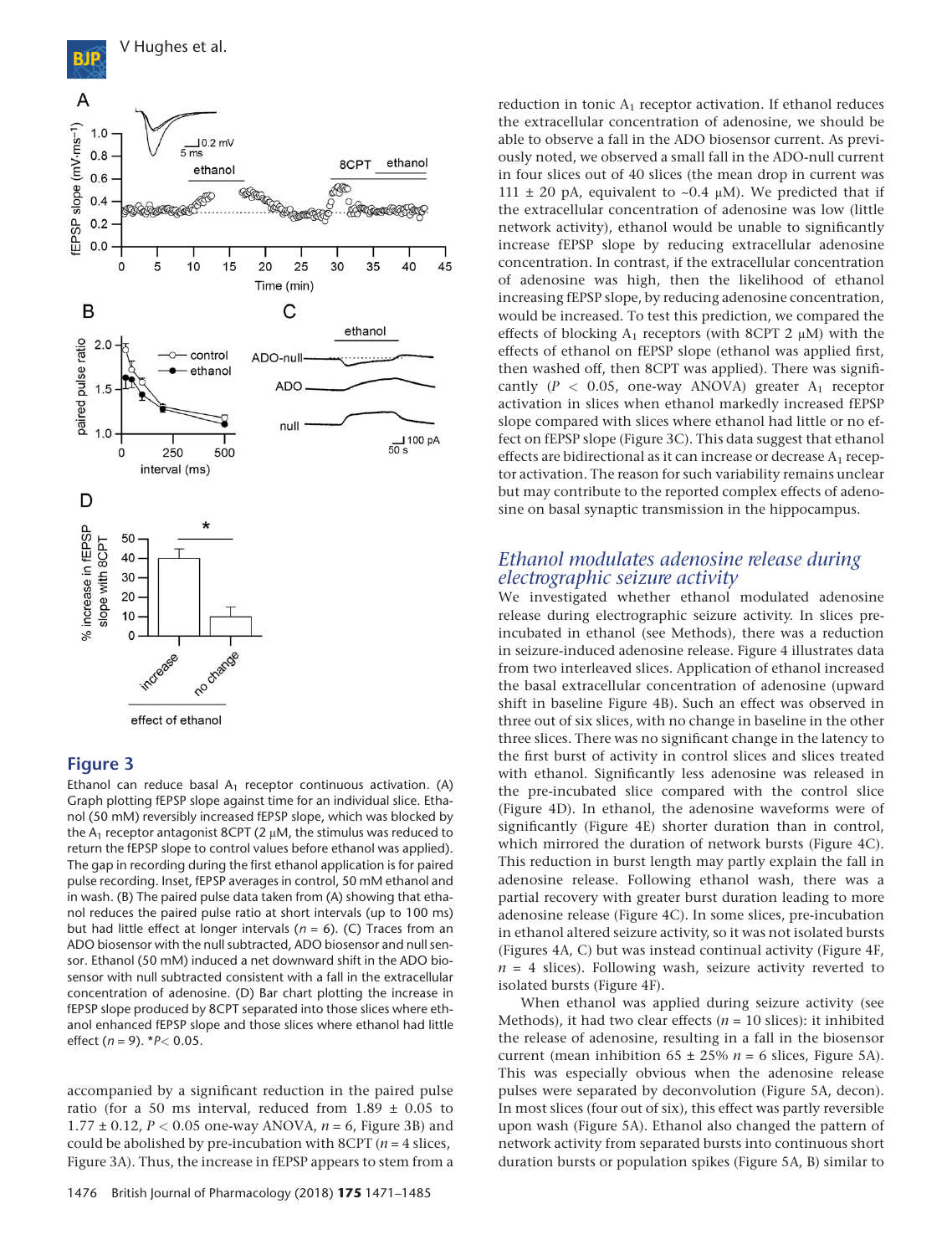



Ethanol pre-incubation reduces adenosine release and changes seizure activity. Recordings from interleaved slices. (A) Control slice; ADO biosensor trace (null subtracted) and extracellular trace. Seizure activity induced with zero Mg<sup>2+</sup> and 50 μM 4-AP. (Β) Slice was pre-incubated in 50 mM ethanol before seizure activity. Ethanol induced an increase in the extracellular concentration of adenosine as shown by the upward shift in the baseline. (C) Expanded trace from (B) with adenosine-release pulses deconvolved (time constant 560 s). Seizure activity increased extracellular adenosine concentration in both slices, but markedly less adenosine was released in the pre-incubated slice (peak concentration after three bursts of activity, control 1.5 vs. 0.2 μM ethanol). This inhibition of adenosine release was partially reversed in wash with an increase in burst duration. (D) Bar-chart summarizing peak concentrations of adenosine measured in control slices and slices incubated in ethanol (*n* = 6). (E) Bar chart summarizing mean burst duration measured in control slices and slices incubated in ethanol ( $n = 6$ ). (F) Extracellular recordings from two interleaved slices that were pre-incubated in 50 mM ethanol. The induced activity was continuous and not in isolated bursts until ethanol was washed out. \**P<*0.05.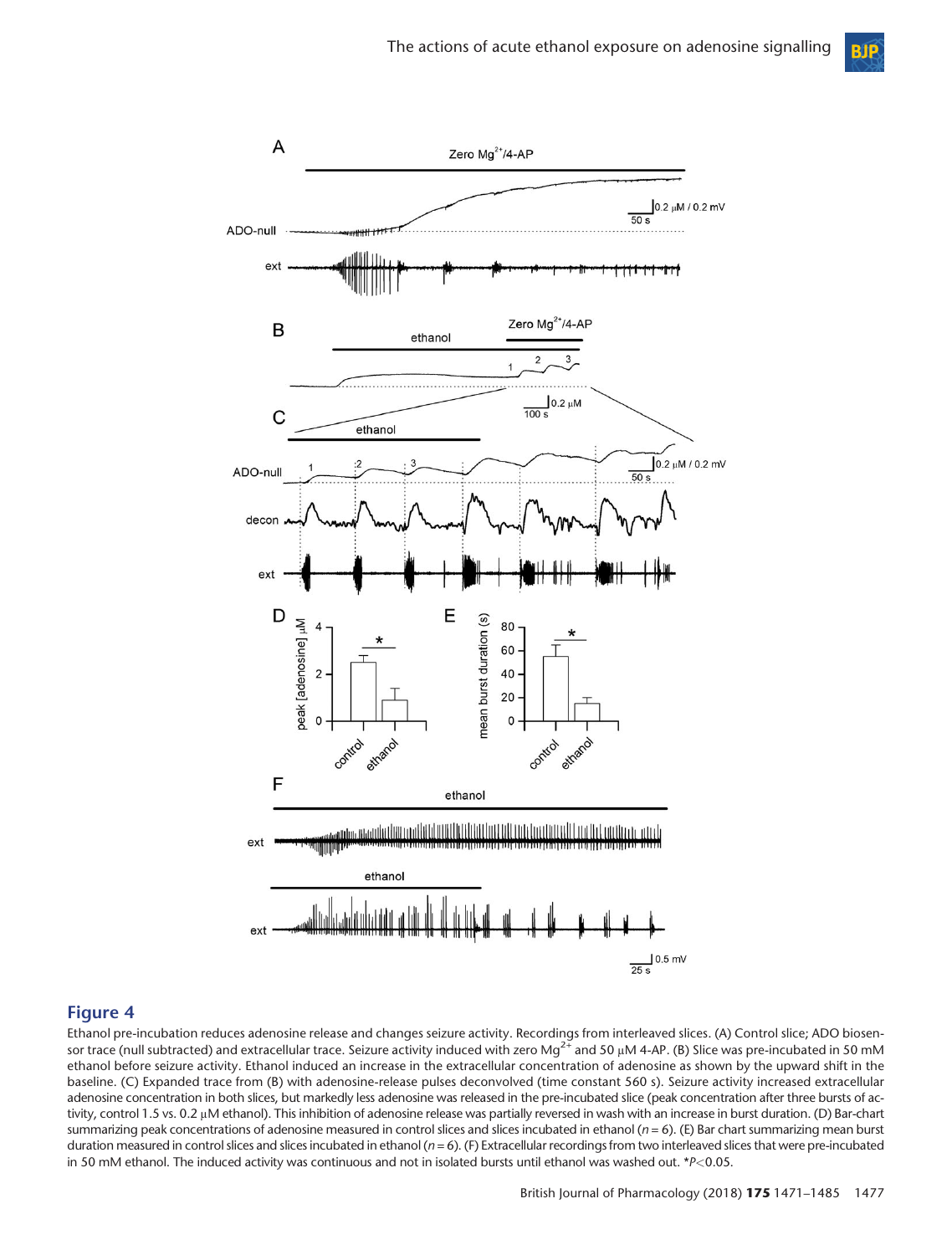

Ethanol applied during established seizures inhibits adenosine release and changes network activity. (A) Traces from an adenosine biosensor (null subtracted), data deconvolved (decon, time constant 250 s) and network activity recorded with an extracellular electrode (ext). Ethanol (50 mM) inhibited adenosine release and changed the pattern of activity. Electrical stimulation (stim) released a greater amount of adenosine once ethanol was washed out. (B) Portions of the extracellular recording from (A, dotted boxes) illustrate how ethanol changed the pattern of activity. (C) Trace from an ADO biosensor (null subtracted) with network activity (ext) from a different hippocampal slice. Electrical stimulation (50 stimuli, 20 Hz at arrows) during a period of low network activity evoked adenosine release, which was reversibly inhibited by ethanol (50 mM).

the effects of blocking  $A_1$  receptors with a receptor antagonist (e.g. see Wall and Richardson, 2015; Lopatář *et al.,* 2015). Again, this effect was reversible in some slices. The disruption of network activity is consistent with the inhibition of activity-dependent adenosine release and a fall in  $A_1$ -receptor activation.

## *Ethanol inhibits electrically stimulated adenosine release*

The effects of ethanol are difficult to interpret; the ethanolinduced fall in adenosine release could change network activity or conversely an ethanol-induced change in network activity could reduce adenosine release. To dissect these mechanisms, we controlled network activity by electrically stimulating in CA1 during lulls in activity or during periods of low activity (lack of bursts) and found that ethanol still decreased adenosine release (Figure 5A, D; mean inhibition 71  $\pm$  23%,  $n = 4$ ). However, ethanol may still modulate any

seizure activity induced by electrical stimulation, and thus, we repeated stimulation in basal conditions. Trains of electrical stimuli were delivered in CA1 (see Wall and Dale, 2013). In the majority of slices (12 out of 15 slices), ethanol (50 mM) significantly (*P <* 0.05, one-way ANOVA) inhibited adenosine release (Figure 6A, mean inhibition 66 ± 7%, *n* = 12). Adenosine release significantly  $(P < 0.05$ , one-way ANOVA) recovered in wash  $(93 \pm 5\%)$ recovery) and was concentration-dependent (10 mM ethanol 39  $\pm$  8% inhibition,  $n = 4$  slices). Since the pattern of network activity is controlled, ethanol must directly inhibit adenosine release.

Since ethanol can enhance basal  $A_1$ -receptor activation, this could inhibit activity-dependent adenosine release (see Wall and Dale, 2013). To test this possibility, adenosine release was evoked in the presence of 8CPT, an  $A_1$  receptor antagonist (2  $\mu$ M, Figure 6B, C). The mean inhibition by ethanol in 8CPT (60.6  $\pm$  10%, *n* = 7) was not significantly (*P <* 0.05, unpaired *t*-test) different from control inhibition.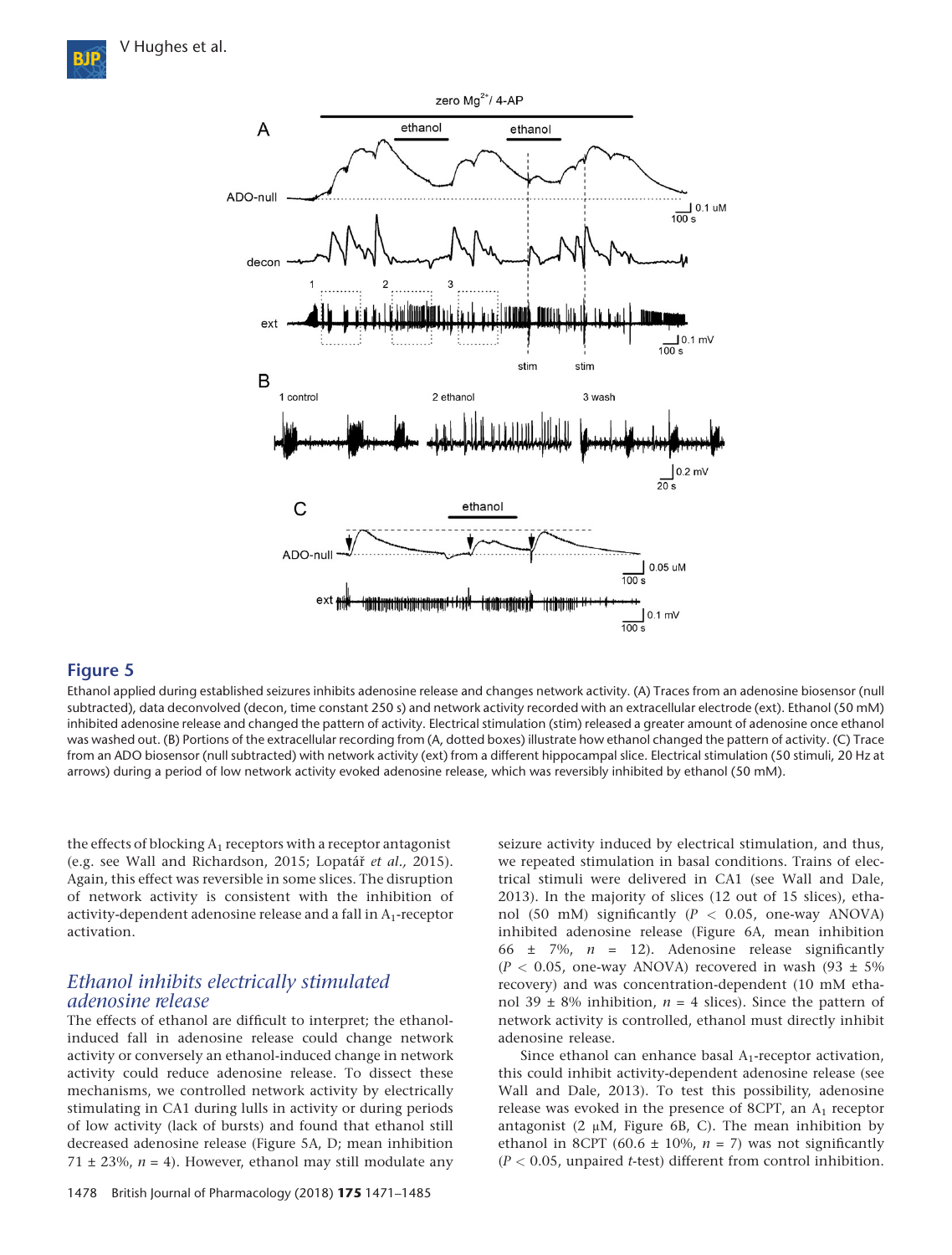

Ethanol inhibits electrically stimulated adenosine release. (A) Graph summarizing effects of 50 mM ethanol on electrically stimulated adenosine release [open circles, individual experiments; filled circles, mean data (*n* = 15)]. Inset, adenosine biosensor traces from an individual experiment in control, ethanol and following wash. (B) Stimulated adenosine release-events recorded with an adenosine biosensor in the presence of the  $A_1$ receptor antagonist 8CPT. Ethanol (50 mM) still inhibited adenosine release, an effect, which was reversed in wash. (C) Bar chart summarizing data from seven recordings where ethanol (50 mM) significantly (\**P <* 0.05) decreased adenosine release in the presence of 8CPT. (D) fEPSPs (from the start of trains of stimuli used to evoke adenosine release) were recorded at the same time as biosensor measurements. Although ethanol reversibly abolished adenosine release-events, the fEPSPs increased in amplitude.

Thus, an increase in activation of  $A_1$  receptors is not a major mechanism for the inhibition of activity-dependent adenosine release. Electrically stimulated adenosine release in the

hippocampus is glutamate receptor-dependent with both AMPA and NMDA receptors involved (Wall and Dale, 2013). Ethanol could reduce activity-dependent adenosine release

**BIP**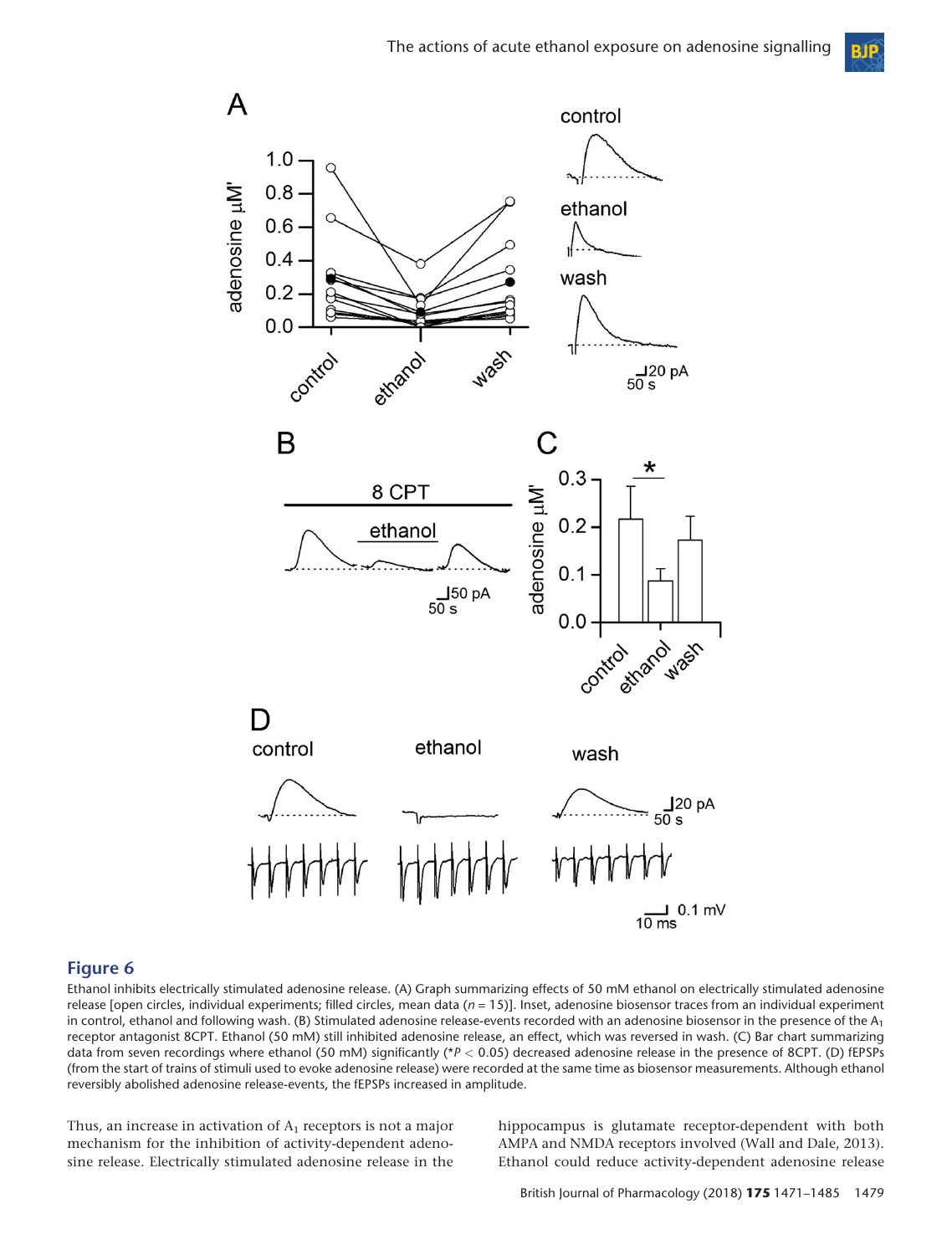

by inhibiting glutamate release. This seemed unlikely as this was not observed when we recorded fEPSPs where the inhibitory effects of ethanol were blocked by 8CPT. However, to confirm it, we recorded fEPSPs simultaneously with biosensor measurements of the stimulated adenosine release  $(n = 4)$ . There was no clear relationship between the inhibition of adenosine release and the effects of ethanol on fEPSPs. For example in Figure 6D, although the amplitude of fEPSPs was increased in ethanol (~75%), adenosine release was abolished, an effect that was reversed upon wash. Thus, the ethanol-mediated inhibition of activitydependent adenosine release appears independent of an effect on glutamate release.

## *Ethanol preferentially blocks a slow component of adenosine release*

We observed that in many biosensor recordings, the low amplitude adenosine waveform that persisted in 50 mM ethanol had a different time course to the control waveforms (e.g. see inset in Figure 6A). To examine this further, we used a lower concentration of ethanol (10 mM), which had less effect on the amplitude of the biosensor signal, so we could measure the kinetics of the adenosine-waveform more accurately (Figure 7A). We found that that the decay of the adenosine waveforms in ethanol was significantly faster than those in control (Figure 7B). We also examined the slices where ethanol had no significant effect on adenosine release and found that in these slices, the adenosine waveforms had a significantly faster decay than in slices where ethanol produced inhibition (Figure 7C, mean time constant  $75 \pm 10$ ) vs.  $155 \pm 20$  s,  $n = 5$ ). These data suggest that ethanol preferentially blocks a slow component of stimulated-adenosine release. It also suggests that this component can be absent in some slices where ethanol has little or no effect on activity-dependent adenosine release.

## *NMDA receptors play a role in the actions of ethanol*

We have previously shown that electrically stimulated hippocampal adenosine release is both AMPA and NMDA receptor-dependent (Wall and Dale, 2013). Blocking NMDA receptors reduces adenosine release by on average ~70%, with little effect in some slices but complete block of release in others (Wall and Dale, 2013). These are similar to the variable effects that ethanol produces on electrically stimulated adenosine release. Furthermore, it has been reported that ethanol can block NMDA receptors (Lovinger *et al.,* 1990), and thus, this could be the mechanism of how ethanol reduces adenosine release. To investigate this further, we compared the effects of ethanol (50 mM) with the effects of blocking NMDA receptors with the antagonist L689560 (5 μM) on stimulated adenosine release in the same slices. In five slices, both ethanol and L689560 abolished electrically stimulated adenosine release (ethanol was first applied, washed and then L689560 was applied). In a further four slices, application of L689560 partially blocked stimulated adenosine release (mean inhibition 61  $\pm$  5%), leaving a component with a faster decay (Figure 7D) that is very similar to the effects that are observed with ethanol application (Figure 7A, B). To test whether the effects of ethanol can be



#### **Figure 7**

Ethanol inhibits an NMDA receptor-dependent component of adenosine release. (A) Superimposed and normalized adenosine waveforms in control and in 10 mM ethanol. The waveform in ethanol has a faster decay than in control (decay fitted with single exponentials,  $\tau = 220$  and 69 s). Inset, waveforms from (A) superimposed but not normalized. (B) Graph summarizing the mean time constant for exponentials fitted to the decay of ADO biosensor waveforms in control and in ethanol (*n* = 5). (C) Example of an ADO biosensor trace (with null subtracted) where ethanol (50 mM) had no significant effect on stimulated-adenosine release. Inset, expanded adenosine release event taken (\*) with the decay fitted with a single exponential ( $τ = 62$  s). (D) Adenosine waveforms in control and following application of L689560 (5 μM) to block NMDA receptors. The waveform decays are fitted with single exponentials (control  $\tau = 320$  s; L689,560  $\tau = 95$  s). (E) Following L689,560 (5 μM) application, ethanol (50 mM) had little effect (mean reduction  $7 \pm 5$ %, no different to normal run down) on the stimulated release of adenosine.

accounted for by the block of NMDA receptors, we attempted to occlude the effects of ethanol on stimulated adenosine release, by first blocking NMDA receptors with the antagonist L689560. In 10 slices, NMDA receptors were blocked (5 μM L689560) that partially reduced the electrically stimulated release of adenosine, and then ethanol (50 mM) was applied. In six out of 10 slices, ethanol had no significant ( $P > 0.05$ . one-way ANOVA) effect on adenosine release consistent with the inhibitory effects of ethanol occurring *via* the block of NMDA receptors (Figure 7E). However, in four out of the 10 slices, ethanol still abolished the stimulated adenosine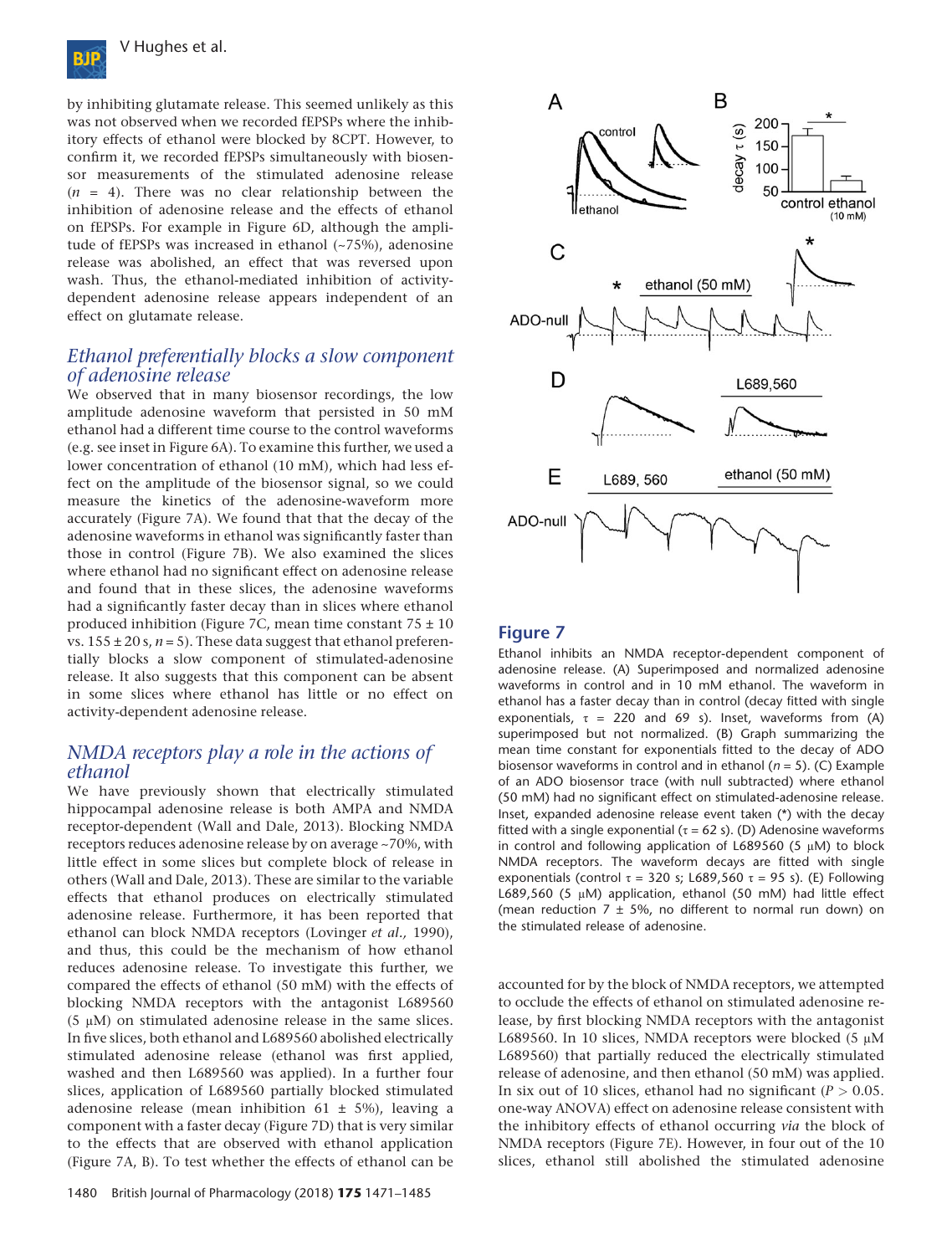

release. This suggests that ethanol can have additional effects, as well as blocking NMDA receptors, that contribute to the inhibition of adenosine release.

## *Low concentrations of ethanol modify adenosine release and seizure activity*

In most experiments, we have used 50 mM ethanol, which is a concentration that can be measured in the blood stream of heavy drinkers (reviewed in Harrison *et al*., 2017). We were interested in the effects that lower concentrations of ethanol could have on adenosine release. Thus, we used 10–15 mM ethanol, a concentration of ethanol found with social drinking (Harrison *et al*., 2017). At this concentration, ethanol could still inhibit stimulated adenosine release (~50%; Figures 7A and 8A, *n* = five out of 8 slices) without inducing changes in the basal concentration of adenosine (Figure 8A). We then investigated the effect of 10–15 mM ethanol on



#### **Figure 8**

Low concentrations of ethanol reduce adenosine release and modify seizure activity. (A) Trace from an ADO biosensor (null subtracted). Adenosine release was stimulated (20 Hz 50 stimuli, at asterisks). Ethanol (10 mM) inhibited adenosine release but did not increase the baseline current. Higher concentrations abolished adenosine release but also increased the extracellular concentration of adenosine. These effects were reversible upon wash. (B) Traces are shown from an adenosine biosensor (null subtracted), these data are deconvolved (time constant 250 s), and the extracellular activity was extracted from the biosensor. Ethanol (10 mM) reduced adenosine release and the interval between bursts. (C,D) Ethanol (12 mM) either changed extracellular activity (C) or had no effect (D).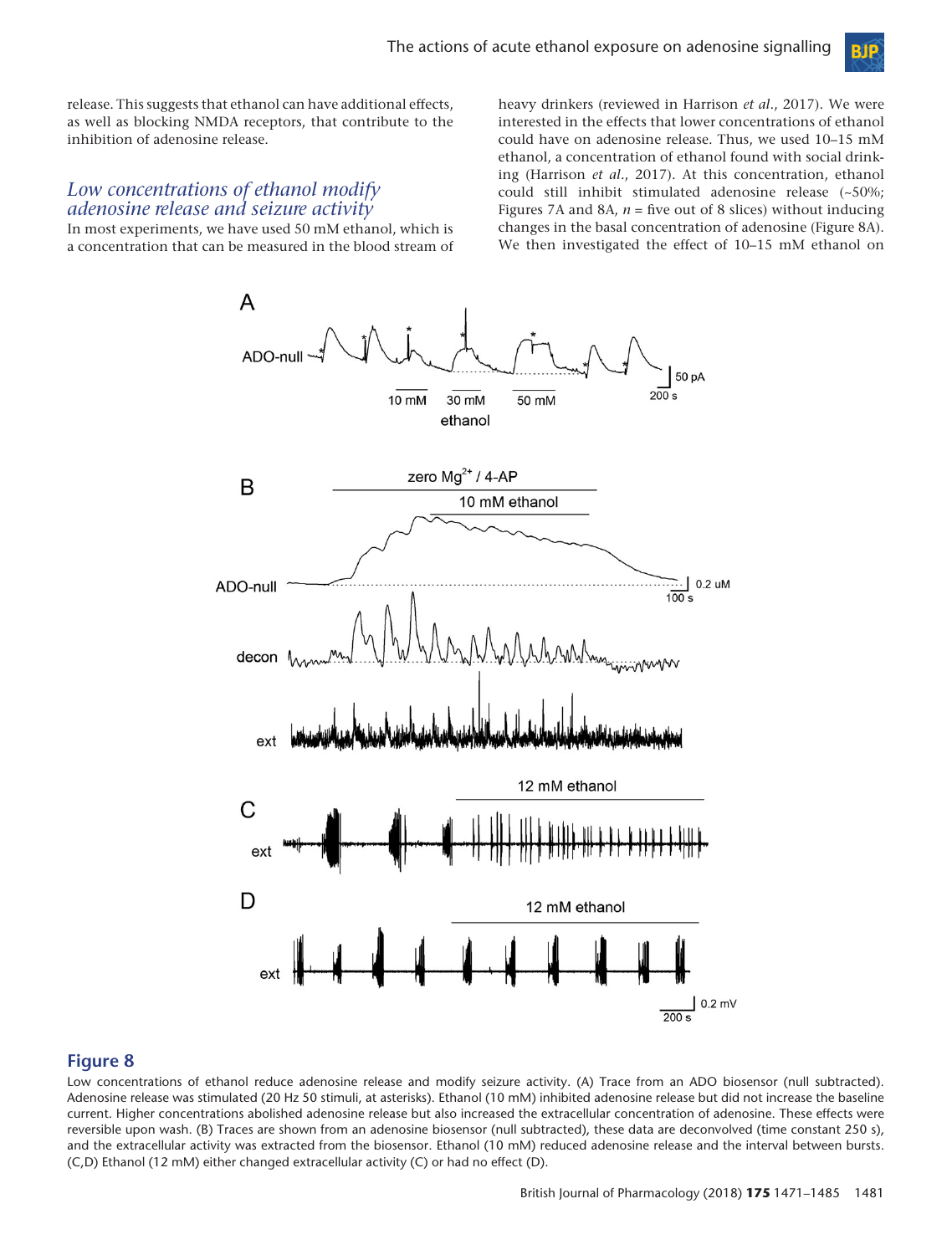

seizure activity. Pre-incubation with ethanol (10–15 mM) significantly shortened the latency to activity onset (from 166  $\pm$  6 to 120  $\pm$  15 s, *P* < 0.05, unpaired *t*-test, *n* = 6) consistent with a reduction in adenosine release suppressing activity. In some slices, ethanol also reduced activity-dependent adenosine release (Figure 8B, mean inhibition  $55 \pm 15\%$ ).  $n = 4$ ) and reduced both the interval between bursts and burst duration (Figure 8B, C). In other slices, it had little effect on either adenosine release or the network activity (Figure 8D,  $n = 4$ ). Thus, even at low concentrations, ethanol can modulate adenosine release leading to changes in network activity.

## **Discussion**

Using biosensor measurements and electrophysiology, we have investigated the effects that ethanol has on adenosine release and network activity in the hippocampus. Perhaps not surprisingly, the effects of ethanol were complex and variable. There were however two clear results: (i) ethanol can alter the basal extracellular concentration of adenosine leading to changes in  $A_1$  receptor activation and (ii) ethanol can inhibit activity-dependent adenosine release. The net balance between these effects could potentially supress activity, enhance activity or have no significant effect (as observed in our fEPSP recordings and that reported by Diao and Dunwiddie, 1996). These variable effects on adenosine signalling probably contribute to the inconsistent effects of ethanol that have been reported in the literature.

## *Ethanol has minor effects on microelectrode biosensor properties*

This is the first study to use microelectrode biosensors to directly investigate the effects of ethanol on adenosine release and its extracellular concentration. We found that ethanol had no inhibitory effect on adenosine biosensor sensitivity. This is supported by information from the enzyme database BRENDA (Placzek *et al.,* 2017), which does not list ethanol as an inhibitor of any of the adenosinesensing enzymes. Ethanol does induce a current on both the ADO biosensor and the null sensor, which is consistent with the direct oxidation of ethanol, with the liberation of electrons to produce the sensor current. However, the currents were small, illustrating the effectiveness of the screening layer and were linearly related to ethanol concentration and can be removed by subtraction. Thus, microelectrode biosensors are a useful tool to study the effects of ethanol on brain function.

## *Ethanol modulates the background extracellular activation of adenosine receptors*

Acute ethanol exposure can increase the basal activation of A1 receptors (reducing fEPSP slope), have no net effect or decrease basal  $A_1$  receptor activation (increasing fEPSP slope). These inconsistent effects on basal synaptic transmission have also been reported by Diao and Dunwiddie (1996). The enhanced  $A_1$  receptor activation was produced by an increase in the extracellular concentration of adenosine, which was rapid and dependent on the concentration of ethanol (threshold ~20 mM). The precise mechanism for this effect remains unclear. It does not appear to be glutamate receptor-dependent (unlike electrically stimulated adenosine release) and does not appear to result from ENT inhibition. It has been reported that acute infusion of ethanol into the hypothalamus leads to a rapid and direct release of adenosine *in vivo* (Sharma *et al*., 2010). The fall in the increase in extracellular adenosine concentration with repeated ethanol applications suggests either rapid tolerance or depletion of the intracellular adenosine pool (Pearson *et al.,* 2001; Klyuch *et al.,* 2011). It would be interesting to see if this effect of ethanol is still observed in tissue from naïve animals.

Ethanol can also reduce the basal activation of  $A_1$ receptors, enhancing synaptic transmission. The mechanism for this could be a reduction in activity-dependent adenosine release, although a clear fall in ADO biosensor baseline was not observed. In some slices, the  $A_1$  receptor basal activation was high, probably reflecting increased network activity. It is possible that this network activity is highly localized (around extracellular electrode), and thus, changes in adenosine concentration will not be detected (Wall and Richardson, 2015). The fall in basal  $A_1$  receptor activation could also result from ethanol inhibiting NTPDases (Rico *et al.,* 2008) reducing conversion of ATP to adenosine.

## *Ethanol inhibits activity-dependent adenosine release*

During epileptiform activity, the amount of adenosine released into the extracellular space was reduced by ethanol. By controlling the pattern of network activity, we showed that the reduction in adenosine release can occur independently of network activity changes. Ethanol inhibits NMDA receptors (Lovinger *et al.,* 1990; Wirkner *et al.,* 1999; Möykkynen and Korpi, 2012) with 25 mM having a marked effect (Lovinger *et al.,* 1990). It has previously been shown that NMDA receptor activation in the hippocampus releases adenosine (Manzoni *et al.,* 1994; Wall and Dale, 2013), and blocking NMDA receptors markedly inhibits stimulated adenosine release (Wall and Dale, 2013). Experiments where an NMDA receptor antagonist was used to occlude the effects of ethanol on activity-dependent adenosine release were successful in some slices but not in others. This suggests that there are additional mechanisms for reducing adenosine release. One such mechanism could be the depletion of internal adenosine stores. The increase in the basal extracellular concentration of adenosine could deplete stores of adenosine so that there is less adenosine to be released by activity. Pearson *et al*. (2001) showed that such a depletion of stores can occur during ischaemia, and Klyuch *et al*. (2011) showed that prolonged electrical stimulation depletes adenosine stores that recover when stimulation stops. During seizure activity, changes in the pattern of activity may also contribute to a reduction in adenosine release.

The effects of ethanol on adenosine signalling appear contradictory: it can enhance the basal extracellular concentration of adenosine but can also inhibit electrically stimulated adenosine release and adenosine release during seizure activity. A full explanation for this duality of ethanol effects is lacking, but it appears that the effects occur *via* separate mechanisms. It also appears that the effects on stimulate release occur with lower concentrations of ethanol than that on the basal extracellular adenosine concentration.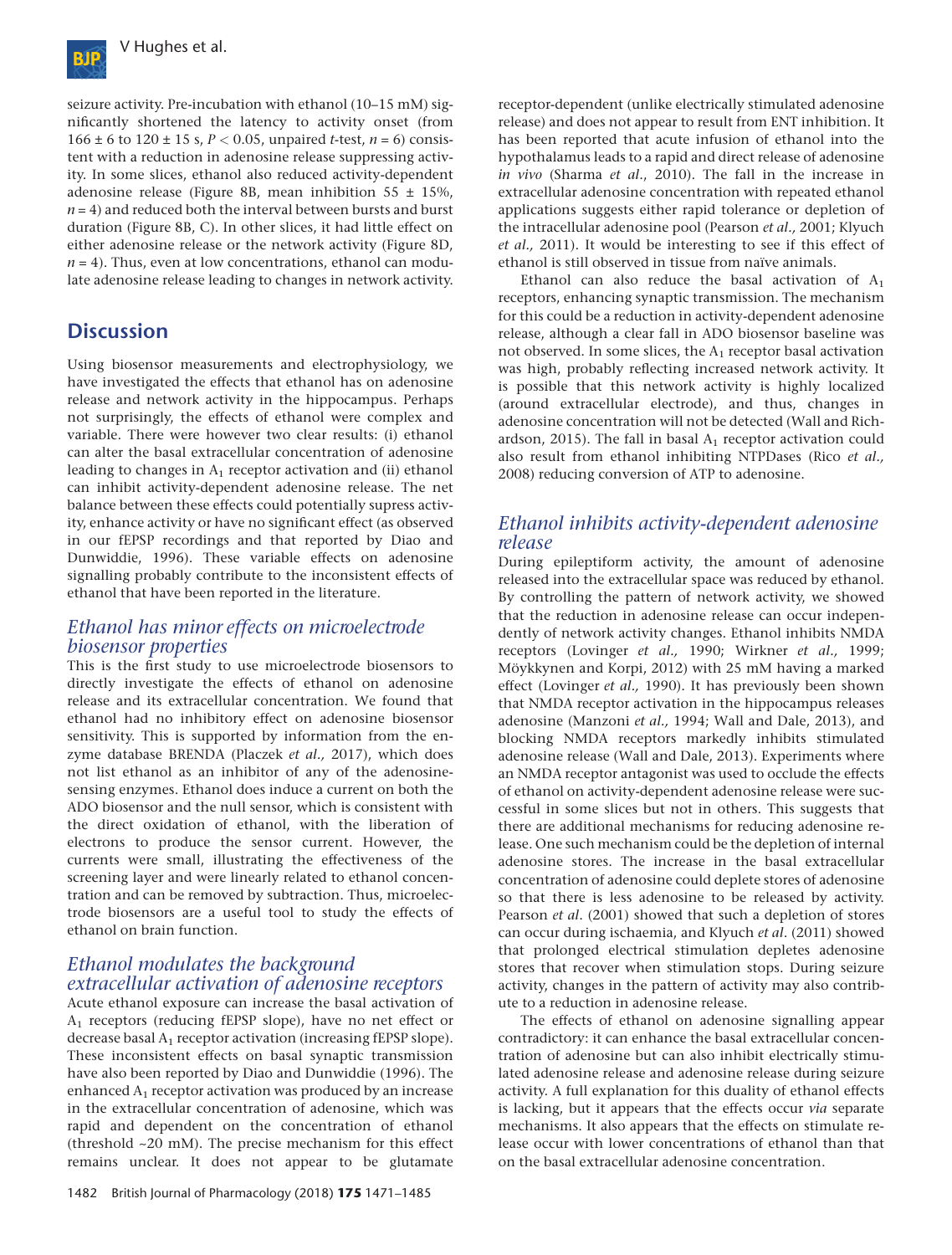#### *Actions of ethanol on network activity during seizures*

The effects of ethanol on network activity during seizures were variable and depended on when the ethanol was applied. Both high and low concentrations of ethanol could convert isolated bursts of activity into continuous activity. The loss of activity-dependent adenosine release removes the negative feedback provided by  $A_1$  receptor activation promoting continuous activity. This is a similar to effects produced by  $A_1$  receptor antagonists. However, the other effects of ethanol will also contribute to changes in activity such as the enhancement of GABA<sub>A</sub> receptor activation. The inhibition of adenosine release could potentially make ethanol pro-convulsant, but they are offset by an increase in basal adenosine concentration, inhibition of NMDA receptors and other effects such as the enhancement of GABA effects (Harrison *et al.,* 2017). Low concentrations of ethanol, which may selectively reduce adenosine release, are more likely to be pro-convulsant, as there is less effect on GABA and NMDA receptors. This is supported by our observations that in some slices, low concentrations of ethanol can reduce the latency to seizure activity, lengthen bursts of activity and convert isolated bursts of activity into continuous activity. However, the effects were variable with no clear effects in around half of the slices tested.

## *Conclusions*

Do these data on the effects of acute ethanol exposure on adenosine signalling allow us to extrapolate to human epileptic patients and ethanol drinkers and provide advice on ethanol drinking habits? It appears that low doses of ethanol can be pro-convulsant as they inhibit adenosine activity-dependent release and can enhance activity. It may therefore be advisable for epileptics to avoid ethanol altogether rather than having a small amount. Higher doses of ethanol are anticonvulsant, supressing activity but there is evidence that following the elimination of ethanol, seizure threshold is diminished. The results from this study have to be interpreted with caution as the tissue came from rats that were ethanol naïve, and thus, the data may best reflect the effect of ethanol on epileptic patients who are about to have their first alcoholic drink.

## **Acknowledgements**

This work was funded by Biotechnology and Biological Sciences Research Council grant number: BB/J015369/1. We thank Nicholas Dale and Bruno Frenguelli for comments on earlier drafts.

## **Author contributions**

Experimental design was by M.J.W. and M.J.E.R. Experiments were carried out by V.H. and M.J.W. Data were analysed by M.J.W. and M.J.E.R. The paper was written by M.J.W. and M.J.E.R.

# **Conflict of interest**

The authors declare no conflicts of interest.

# **Declaration of transparency and scientific rigour**

This [Declaration](http://onlinelibrary.wiley.com/doi/10.1111/bph.13405/abstract) acknowledges that this paper adheres to the principles for transparent reporting and scientific rigour of preclinical research recommended by funding agencies, publishers and other organisations engaged with supporting research.

#### **References**

Alexander SPH, Christopoulos A, Davenport AP, Kelly E, Marrion NV, Peters JA *et al*. (2017a). The Concise Guide to PHARMACOLOGY 2017/18: G protein-coupled receptors. Br J Pharmacol 174: S17–S129.

Alexander SPH, Striessnig J, Kelly E, Marrion NV, Peters JA, Faccenda E *et al*. (2017b). The Concise Guide to PHARMACOLOGY 2017/18: Voltage-gated ion channels. Br J Pharmacol 174: S160–S194.

Alexander SPH, Fabbro D, Kelly E, Marrion NV, Peters JA, Faccenda E *et al*. (2017c). The Concise Guide to PHARMACOLOGY 2017/18: Enzymes. Br J Pharmacol 174: S272–S359.

Alexander SPH, Peters JA, Kelly E, Marrion NV, Faccenda E, Harding SD *et al*. (2017d). The Concise Guide to PHARMACOLOGY 2017/18: Ligand-gated ion channels. Br J Pharmacol 174: S130–S159.

Bettinger JC, Davies AG (2014). The role of the BK channel in ethanol response behaviours: evidence from model organism and human studies. Front Physiol 29: 346.

Borea PA, Gessi S, Merighi S, Varani K (2016). Adenosine as a multi-signalling guardian angel in human diseases: when, where and how does it exert its protective effects? Trends Pharmacol Sci 37: 419–434.

Cohen SM, Martin D, Morrisett RA, Wilson WA, Swartzwelder HS (1993). Proconvulsant and anticonvulsant properties of ethanol: studies of electrographic seizures in vitro. Brain Res 601: 80–87.

Curtis MJ, Bond RA, Spina D, Ahluwalia A, Alexander SP, Giembycz MA *et al*. (2015). Experimental design and analysis and their reporting: new guidance for publication in BJP. Br J Pharmacol 172: 3461–3471.

Dale N, Frenguelli BG (2009). Release of adenosine and ATP during ischemia and epilepsy. Curr Neuropharmacol 7: 160–179.

Dar MS, Mustafa SJ, Wooles WR (1983). Possible role of adenosine in the CNS effects of ethanol. Life Sci 33: 1363–1374.

Diao L, Dunwiddie TV (1996). Interactions between ethanol, endogenous adenosine and adenosine uptake in hippocampal brain slices. J Pharmacol Exp Ther 278: 542–546.

Dunwiddie TV, Diao L (1994). Extracellular adenosine concentration in hippocampal brain slices and the tonic inhibitory modulation of excitatory responses. J Pharmacol Exp Ther 268: 537–545.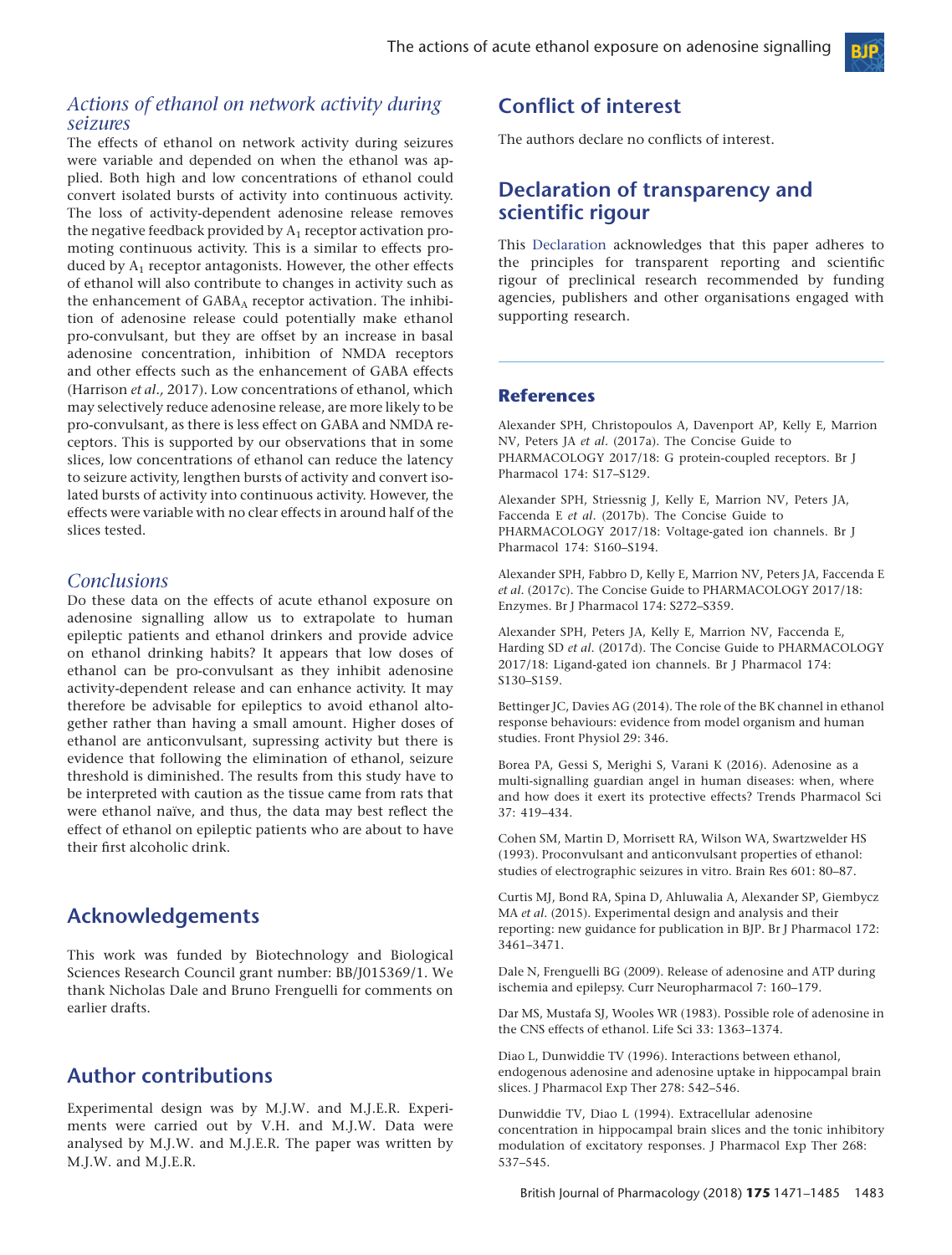

Dunwiddie TV, Haas HL (1985). Adenosine increases synaptic facilitation in the in vitro rat hippocampus: evidence for a presynaptic site of action. J Physiol 369: 365–377.

Dunwiddie TV, Masino S (2001). The role and regulation of adenosine in the central nervous system. Annu Rev Neurosci 24: 31–55.

During MJ, Spencer DD (1992). Adenosine: a potential mediator of seizure arrest and postictal refractoriness. Ann Neurol 32: 618–624.

Franks HM, Hagedorn H, Hensley VR, Hensley WJ, Starmer GA (1975). The effect of caffeine on human performance, alone and in combination with ethanol. Psychopharmacologia 45: 177–181.

Fischer W (2005). Influence of ethanol on the threshold for electroshock-induced seizures and electrically-evoked hippocampal after discharges. J of Neural Trans 112: 1149–1163.

Fleuret-Balter C, Beaugé F, Barin F, Nordmann J, Nordmann R (1983). Brain membrane disordering by administration of a single ethanol dose. Pharmacol Biochem Behav 18 (Suppl 1): 25–29.

Förstera B, Castro PA, Moraga-Cid G, Aguayo LG (2016). Potentiation of gamma aminobutyric acid receptors (GABAAR) by ethanol: how are inhibitory receptors affected? Front Cell Neurosci. 10: 114. <https://doi.org/10.3389/fncel.2016.00114>.

Fredholm BB, Arslan G, Halldner L, Kull B, Schulte G, Wasserman W (2000). Structure and function of adenosine receptors and their genes. Naunyn Schmiedebergs Arch Pharmacol 362: 364–374.

Frenguelli BG, Wigmore G, Llaudet E, Dale N (2007). Temporal and mechanistic dissociation of ATP and adenosine release during ischaemia in the mammalian hippocampus. J Neurochem 101: 1400–1413.

Frenguelli BG, Wall MJ (2015). Combined electrophysiological and biosensor approaches to study purinergic regulation of epileptiform activity in cortical tissue. J Neurosci Methods 260: 202–214.

Gordon E, Devinsky O (2001). Alcohol and marijuana: effects on epilepsy and use by patients with epilepsy. Epilepsia 42: 1266–1272.

Harding SD, Sharman JL, Faccenda E, Southan C, Pawson AJ, Ireland S *et al*. (2018). The IUPHAR/BPS Guide to PHARMACOLOGY in 2018: updates and expansion to encompass the new guide to IMMUNOPHARMACOLOGY. Nucl Acids Res 46: D1091–D1106.

Harrison NL, Skelly MJ, Grosserode EK, Lowes DC, Zeric T, Phister S *et al*. (2017). Effects of acute alcohol on excitability in the CNS. Neuropharmacology 122: 36–45.

Hendler R, Ramchandani VA, Gilman J, Hommer DW (2013). Stimulant and sedative effects of alcohol. Curr Top Behav Neurosci 13: 489–509.

Kilkenny C, Browne W, Cuthill IC, Emerson M, Altman DG (2010). Animal research: reporting *in vivo* experiments: the ARRIVE guidelines. Br J Pharmacol 160: 1577–1579.

Klyuch BP, Dale N, Wall MJ (2012). Receptor-mediated modulation of activity-dependent adenosine release in rat cerebellum. Neuropharmacology 62: 815–824.

Klyuch BP, Richardson MJE, Dale N, Wall MJ (2011). The dynamics of single spike-evoked adenosine release in the cerebellum. J Physiol 589: 283–295.

Leach JP, Mohanraj R, Borland W (2012). Alcohol and drugs in epilepsy: pathophysiology, presentation, possibilities, and prevention. Epilepsia 53: 48–57.

Llaudet E, Botting NP, Crayston JA, Dale N (2003). A three-enzyme microelectrode sensor for detecting purine release from central nervous system. Biosens Bioelectron 18: 43–52.

Lopatář J, Dale N, Frenguelli BG (2015). Pannexin-1-mediated ATP release from area CA3 drives mGlu5-dependent neuronal oscillations. Neuropharmacology 93: 219–228.

Lovatt D, Xu Q, Liu W, Takano T, Smith NA, Schnermann J *et al*. (2012). Neuronal adenosine release, and not astrocytic ATP release, mediates feedback inhibition of excitatory activity. Proc Natl Sci USA 109: 6265–6270.

Lovinger DM, White G, Weight FF (1990). NMDA receptor-mediated synaptic excitation selectively inhibited by ethanol in hippocampal slice from adult rat. J Neurosci 10: 1372–1379.

Mailliard WS, Diamond I (2004). Recent advances in the neurobiology of alcoholism: the role of adenosine. Pharmacol Ther 101: 39–46.

Manzoni OJ, Manabe T, Nicoll RA (1994). Release of adenosine by activation of NMDA receptors in the hippocampus. Science 265: 2098–2101.

McGrath JC, Lilley E (2015). Implementing guidelines on reporting research using animals (ARRIVE etc.): new requirements for publication in BJP. Br J Pharmacol 172: 3189–3193.

Möykkynen T, Korpi ER (2012). Acute effects of ethanol on glutamate receptors. Basic Clin Pharmacol Toxicol 111: 4–13.

Nam HW, Bruner RC, Choi DS (2013). Adenosine signaling in striatal circuits and alcohol use disorders. Mol Cells 36: 195–202.

Newman EA (2004). Glial modulation of synaptic transmission in the retina. Glia 47: 268–274.

Pankratov Y, Lalo U, Verkhratsky A, North RA (2007). Quantal release of ATP in mouse cortex. Gen Physiol 129: 257–265.

Pascual O, Casper KB, Kubera C, Zhang J, Revilla-Sanchez R, Sul JY *et al*. (2005). Astrocytic purinergic signaling coordinates synaptic networks. Science 310: 113–116.

Pearson T, Nuritova F, Caldwell D, Dale N, Frenguelli BG (2001). A depletable pool of adenosine in area CA1 of the rat hippocampus. J Neurosci 21: 2298–2307.

Placzek S, Schomburg I, Chang A, Jeske L, Ulbrich M, Tillack J *et al*. (2017). BRENDA in 2017: new perspectives and new tools in BRENDA. Nucleic Acids Res 45 (D1): D380–D388. [https://doi.org/](https://doi.org/10.1093/nar/gkw952) [10.1093/nar/gkw952.](https://doi.org/10.1093/nar/gkw952)

Richardson MJE, Silberberg G (2008). Measurement and analysis of postsynaptic potentials using a novel voltage-deconvolution method. J Neurophysiol 99: 1020–1031.

Rico EP, Rosemberg DB, Senger MR, de Bem Zrizi M, Dias RD, Souto AA *et al*. (2008). Ethanol and acetaldehyde alter NTPDase and 5'nucleotidase from zebrafish brain membranes. Neurochem Int 52: 290–296.

Ruby CL, Adams CA, Knight EJ, Nam HW, Choi DS (2010). An essential role for adenosine signaling in alcohol abuse. Curr Drug Abuse Rev 3: 163–174.

Sebastião AM, Ribeiro JA (2009). Adenosine receptors and the central nervous system. Handbook Experimental Pharmacology 193: 471–534.

Sharma R, Egemann SC, Sahota P, Thakkar MM (2010). Effects of ethanol on extracellular levels of adenosine in the basal forebrain: an in vivo microdialysis study in freely behaving rats. Alcholism: Clinical and Experimental reaserch 34 (5): 813–818.